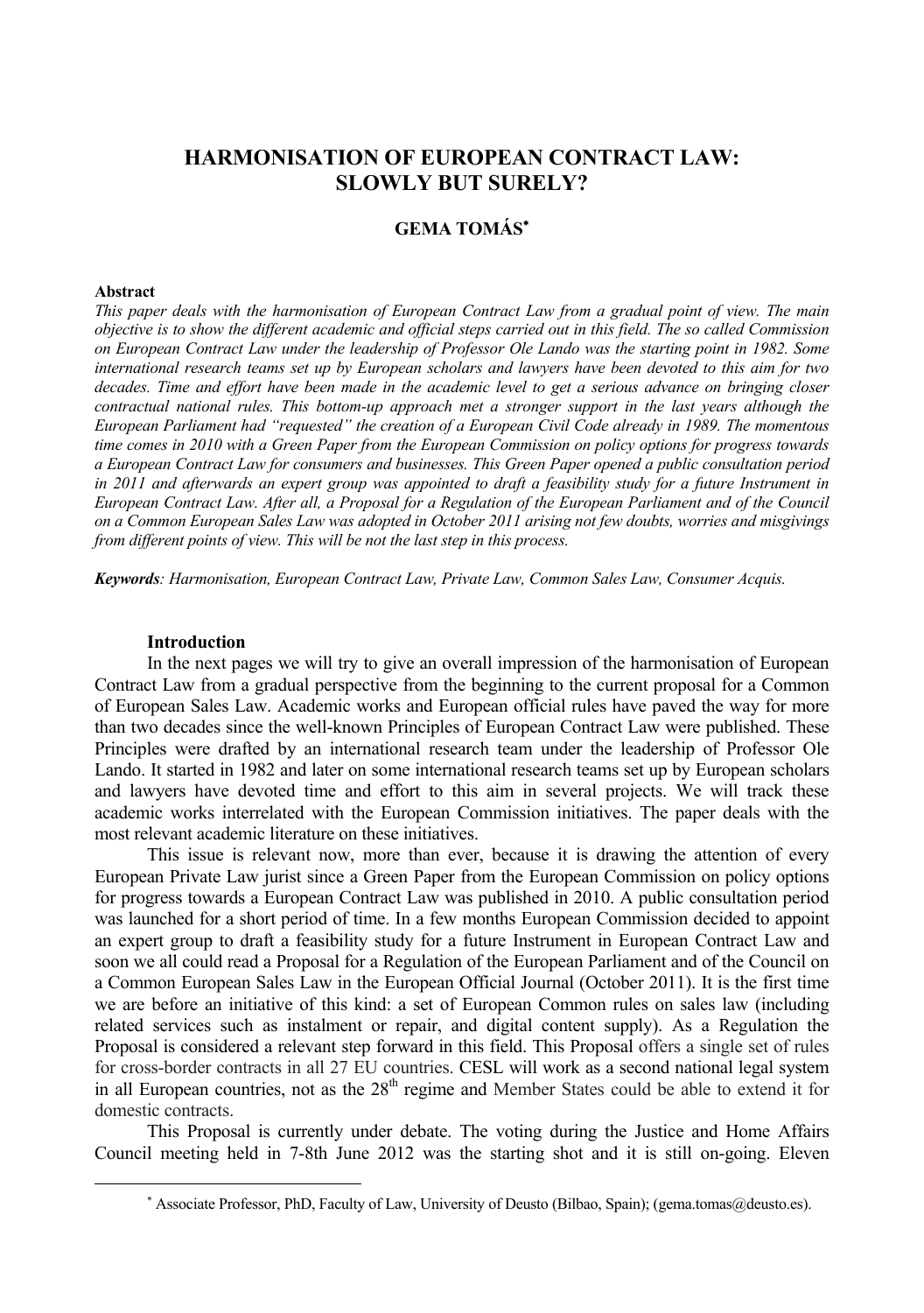Member States were for and 10 against in that meeting. This implies that Member States look at the Proposal as a controversial issue. Great divergences among the European traditions may complicate its success. Even more, the optional instrument itself arises so many doubts and misgivings that its future is by now uncertain.

## **1. - First steps in European Contract Law harmonisation**

 The background of the European Contract Law harmonisation began in the eighties with two important projects. First and most important were the "Principles of European Contract Law" (PECL). The PECL were prepared by the Commission on European Contract Law under the leadership of Professor Ole Lando since 1982. These Principles are divided in three parts and they have been published between 1995 (Part I and II, revision in 1998) and 2002 (Part III in 2002). The harmonisation work in Europe has an important weight of academic work (bottom-up) from the very beginning. This perspective helps to understand the way harmonisation tries to make progress in a multilevel framework, official and no official or academic. On the other hand, the insight of the Contract Law harmonisation from this first approach does not deal with special rules on consumer rights. This will change in the future.

Secondly, and with lower influence, the "Contract Code" drawn up on behalf of the English Law Commission by Professor Harvey McGregor must be mentioned. In this case, it was a personal commitment, not a team work, which was published in 1993 and it has been translated into different language.

 In 2001 a Communication on "*European Contract Law"* by the European Commission launched a process of extensive public consultation on the problems arising from differences between Member States' Contract Laws and on potential actions in this field. This moment may be considered as the "official starting point" for European Contract Law harmonisation although the European Parliament had "requested" the creation of a European Civil Code already in 1989.

In the light of the responses the European Commission issued an "*Action Plan*" in 2003 proposing on one hand, to review the *acquis* in the area of Consumer Contract Law, to remove inconsistencies and to fill regulatory gaps. On the other hand, to improve the quality and coherence of European Contract Law by establishing a Common Frame of Reference (CFR) containing common principles, terminology and model rules to be used by the Union legislator when making or amending legislation. We can say that this is the moment when both, Consumer Law versus Contract Law harmonisation, take two different tracks:

## **2. - Consumer** *acquis***: review and harmonisation**

To start with the consumer acquis review, it was important to make a comparative analysis of the Member States legislation on Consumer Law in order to know how Directives had been implemented in (then) 25 Member States. It was an academic work known as Compendium prepared for the European Commission by an international research group directed by Prof. Schulte-Nölke in co-operation with Dr. Christian Twigg-Flesner and Dr. Martin Ebers (University of Bielefeld, Germany, February 2008)<sup>1</sup>. The scope of the study was not arbitrary. It covered eight of the most important Directives:

- The Doorstep Selling Directive (85/577/EEC);
- The Package Travel Directive (90/314/EEC);
- The Unfair Terms in Consumer Contracts Directive (93/13/EEC);
- The Timeshare Directive (94/47/EC);
- The Distance Selling Directive (97/7/EC);
- The Price Indication Directive (98/6/EC);
- The Injunctions Directive (98/27/EC); and

 $\frac{1}{1}$ <sup>1</sup> http://ec.europa.eu/consumers/rights/docs/consumer\_law\_compendium\_comparative\_analysis\_en\_final.pdf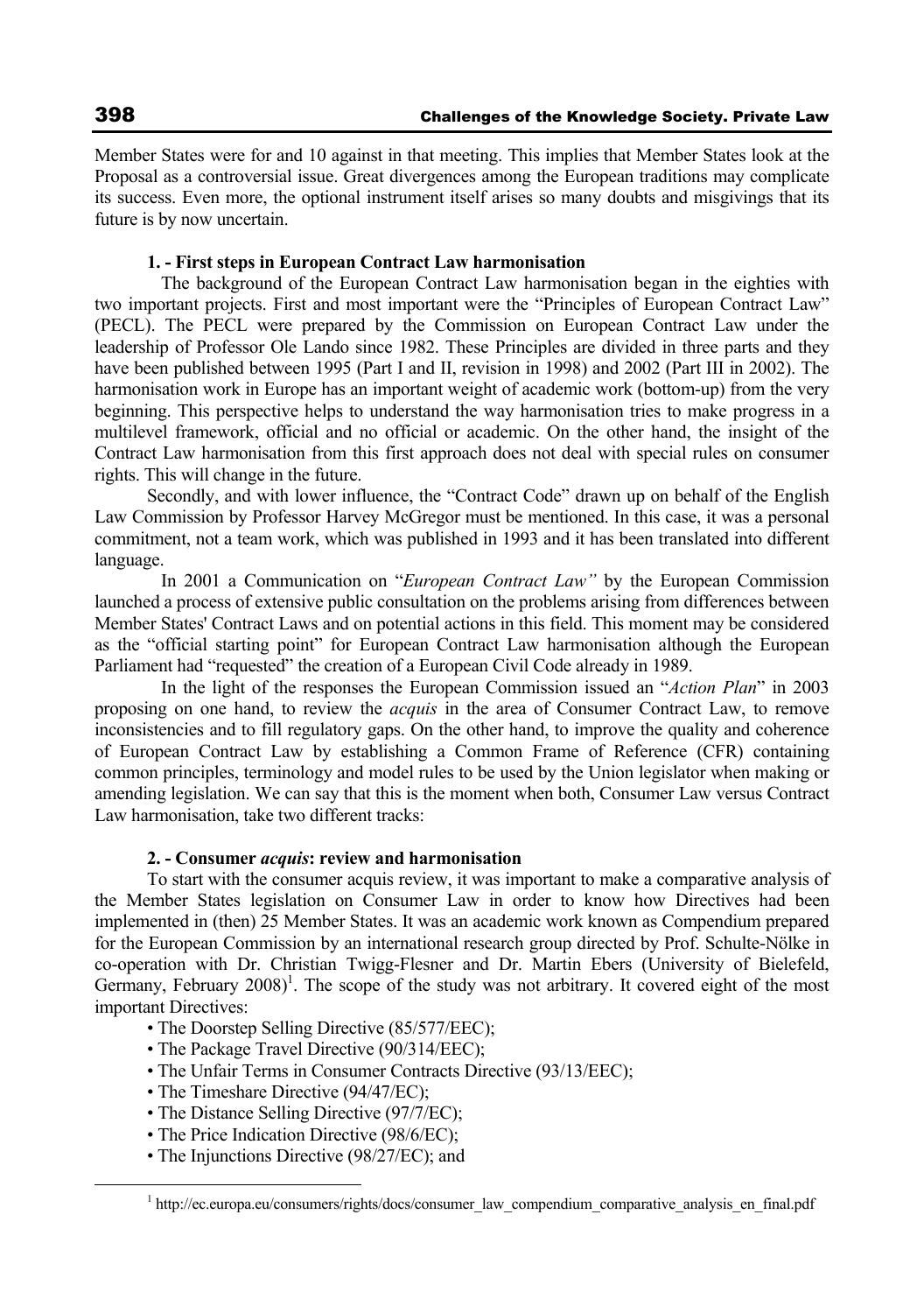• The Consumer Sales Directive (1999/44/EC).

Apart from that, from 2004, another academic group, the "Acquis Group", was created to focus on existing European Community Private Law. Its work has been published under the title Principles of the Existing EC Contract Law (*Acquis Principles*) in three editions already, *Contract I* (2007); *Contract II* (2009) and *Contract III* (2013).

In October of 2008, the European Commission submitted a Proposal for a Directive on Consumer Rights<sup>2</sup>, a measure designed to boost the retail internal market focused only on four Directives:

• Doorstep Selling Directive 85/577/EEC

- Distance Selling Directive 97/7/EC
- Consumer Sales Directive 99/44/EC
- Unfair Contract Terms Directive 93/13/EEC

The planned Directive merged these four Directives (and only these four, not eight, as it was the original aim) into one single horizontal instrument regulating common aspects (such as the definition of "consumer" and "trader", information duties and rights of withdrawal) in a systematic way. In contrast to the existing Directives, the proposal moved away from the minimum harmonisation approach introducing instead the controversial principle of full harmonisation. It means that Member States could not maintain or adopt provisions diverging from those laid down in the Directive.

But after four years a Directive on Consumer Rights was published in  $2011<sup>3</sup>$  merging in the end only two Directives:

- Doorstep Selling Directive 85/577/EEC
- Distance Selling Directive 97/7/EC

Therefore the scope of the proposal had been limited in a huge proportion compared to the original purpose and not maximum harmonisation, except for some aspects, had been implemented. It is not difficult to understand the disappointment.

Perhaps because of this unsatisfactory result and also owing to the effort to increase confidence in the Digital Single Market about consumer protection when acceding and using online services, a kind of "code" of online rights was published in December 2012. The "Code of EU online rights" is one of the 16 initiatives of the Digital Agenda for Europe. This "Code" is not a real Code. It only summarizes the existing digital consumer rights scattered across various European rules in a more clear and understandable way. The complexity of the legal framework makes many online consumers not be aware of them. This is the way to make citizens aware of their rights and principles recognised in EU law when entering into contracts online.

## **3. - Contract Law harmonisation on "bottom-up effort"**

On the other hand, the Communication of October  $2004<sup>4</sup>$  that followed the Action Plan 2003, abovementioned, outlined the plan for the development of a CFR intended to be a "toolbox" for the European Commission when drafting proposals to improve the Contract Law. Once again, an international academic network was created by the Study Group on a European Civil Code (successor of the Lando Commission) and the Research Group on EC Private Law (Acquis Group) in 2004 to carry out a preparatory legal research in view of the adoption of this Common Frame of Reference (CFR)<sup>5</sup>. The research work was the "Draft Common Frame of Reference" (DCFR). It was handed in 2008. The final version was published in 2009 as an outline edition and as a full edition of six volumes containing comments and notes by national reporters. It is an overwhelming work which

 $\overline{\phantom{a}}$ Brussels, 8.10.2008. COM (2008) 614 final.

<sup>3</sup> OJ L 304/64, 22.11.2011.

<sup>4</sup> 11.10.2004, COM (2004) 651 final.

<sup>&</sup>lt;sup>5</sup> The European Commission financed it through a grant under the 6th Framework Programme for Research.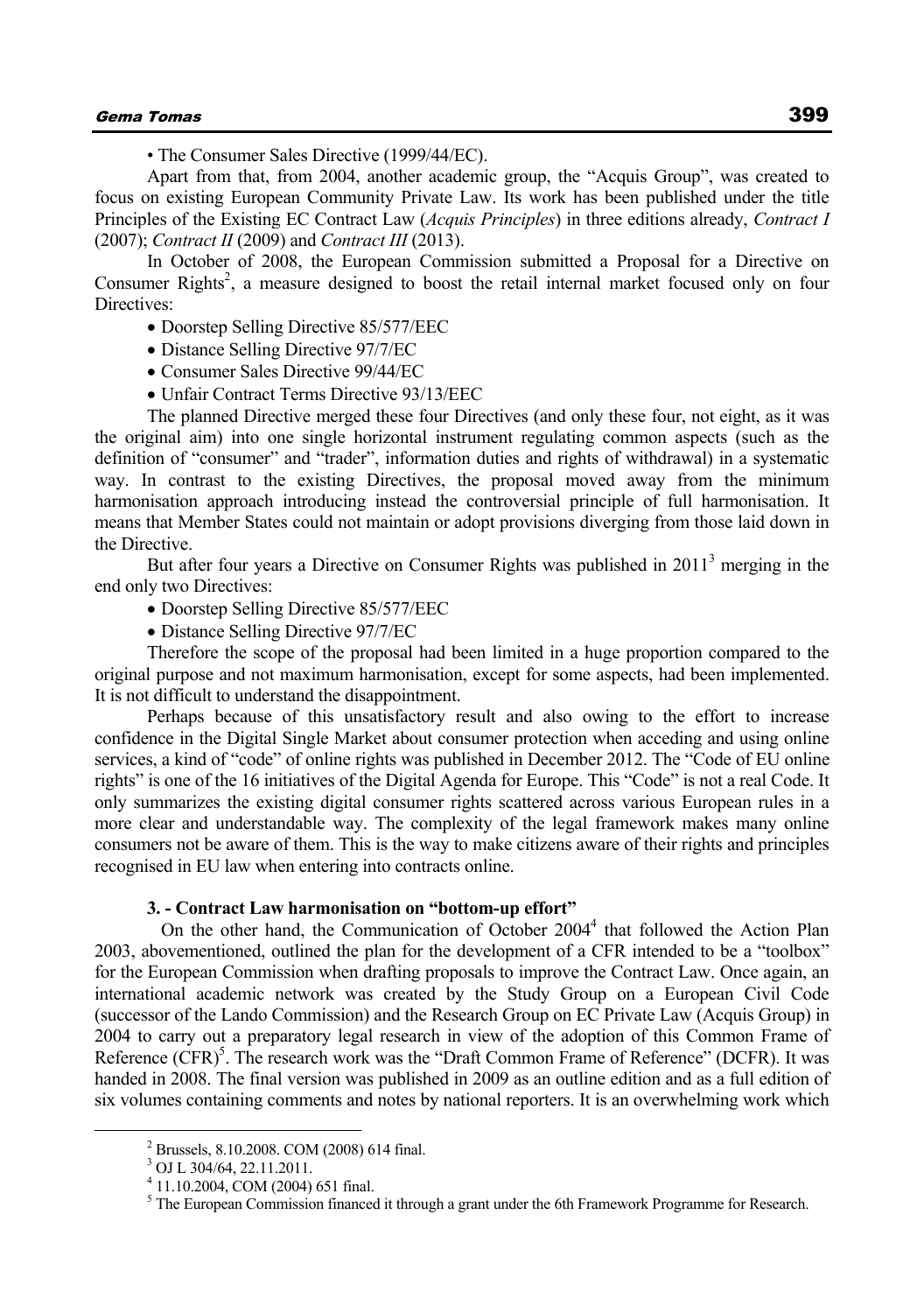is being translated into some European languages. The DCFR covers principles, definitions and model rules of Civil Law including not only Contract Law but also Tort Law. DCFR contains provisions for both B2B (Business-to-Business) and B2C (Business-to-Consumer) contracts.

The DCFR was built on the several projects previously undertaken at European and international level. Not only PECL but also the UNIDROIT Principles drafted by the International Institute for the Unification of Private Law for international commercial contracts and strongly inspired by Vienna Convention 1980 (CISG), a creation by the United Nations Commission on International Trade Law (UNCITRAL), the almost worldwide standard for commercial contracts of sale. This CISG applies only by default whenever the parties have not chosen another law (opt out). At the moment there is no mechanism (i.e. supranational Court) to ensure their uniform interpretation.

Meanwhile, the *Association Henri Capitant des Amis de la Culture Juridique Française* and the *Société de législation comparée* joined the academic network on European Contract Law in 2005 to work on the elaboration of a "common terminology" and on "guiding principles" as well as to propose a revised version of the PECL (see supra).

Another important project was outlined since 1999 to 2004: the "Code européen des contrats" drafted by the *Accademia dei Giusprivatisti Europei*. It was the Pavia Project directed by Prof. Giuseppe Gandolfi<sup>6</sup>. This Code contains no principles but "only" 173 articles strongly inspired in the Roman and civilian tradition and outlined as a Civil Code. There is no specific regulation for consumers unlike DCFR. It is currently «rot in oblivion».

In addition to all these projects, we should mention the "Common Core of European Private Law"<sup>7</sup>. The first general meeting held in Torino in 1995 and annually over two decades European lawyers and scholars have been working together, and still they are, on different topics related to Contracts, Tort and Property. They try to seek the "common core" of European Private Law. The methodology is inspired by Schlesinger's monumental work on formation of Contract in the seventies based on cases and discussion and it is a very good example of the informal European approach in the harmonisation task.

## **4. - Green Paper on policy options for progress towards a European Contract Law: A "toolbox" or anything else?**

 A momentous time comes in 2010. A Green Paper from the European Commission on policy options for progress towards a European Contract Law for consumers and businesses<sup>8</sup>. This Green Paper opened a public consultation period (from 1 July 2010 to 31 January 2011) on seven options:

*Option 1: Publication of the results of the Expert Group* to be used by European and national legislators as a source of inspiration when drafting legislation and by contractual parties when drafting their standard terms and conditions, also useful in higher education or professional training as a compendium drawn from the different contract law traditions of the Member States. However, if there is not endorsement at European level, the divergences would not be significantly reduced.

*Option 2: An official "toolbox" for the legislator.* This could be seen as a "toolbox" for the European Commission when drafting proposals for new legislation or when revising existing measures. Such an instrument would be effective immediately upon adoption by the Commission, without the approval of the Parliament and Council. It could be seen also as an inter-institutional

 <sup>6</sup> http://www.accademiagiusprivatistieuropei.it. The original version was French. It is translated also into English, German and Spanish. 7

For more information: See http://www.common-core.org. The general editors are Ugo Mattei and Manuro Bussani. Rudolf B.Schlesinger as the Late Honorary Editor and Rodolfo Sacco as Honorary Editor. <sup>8</sup>

COM (2010) 348 final.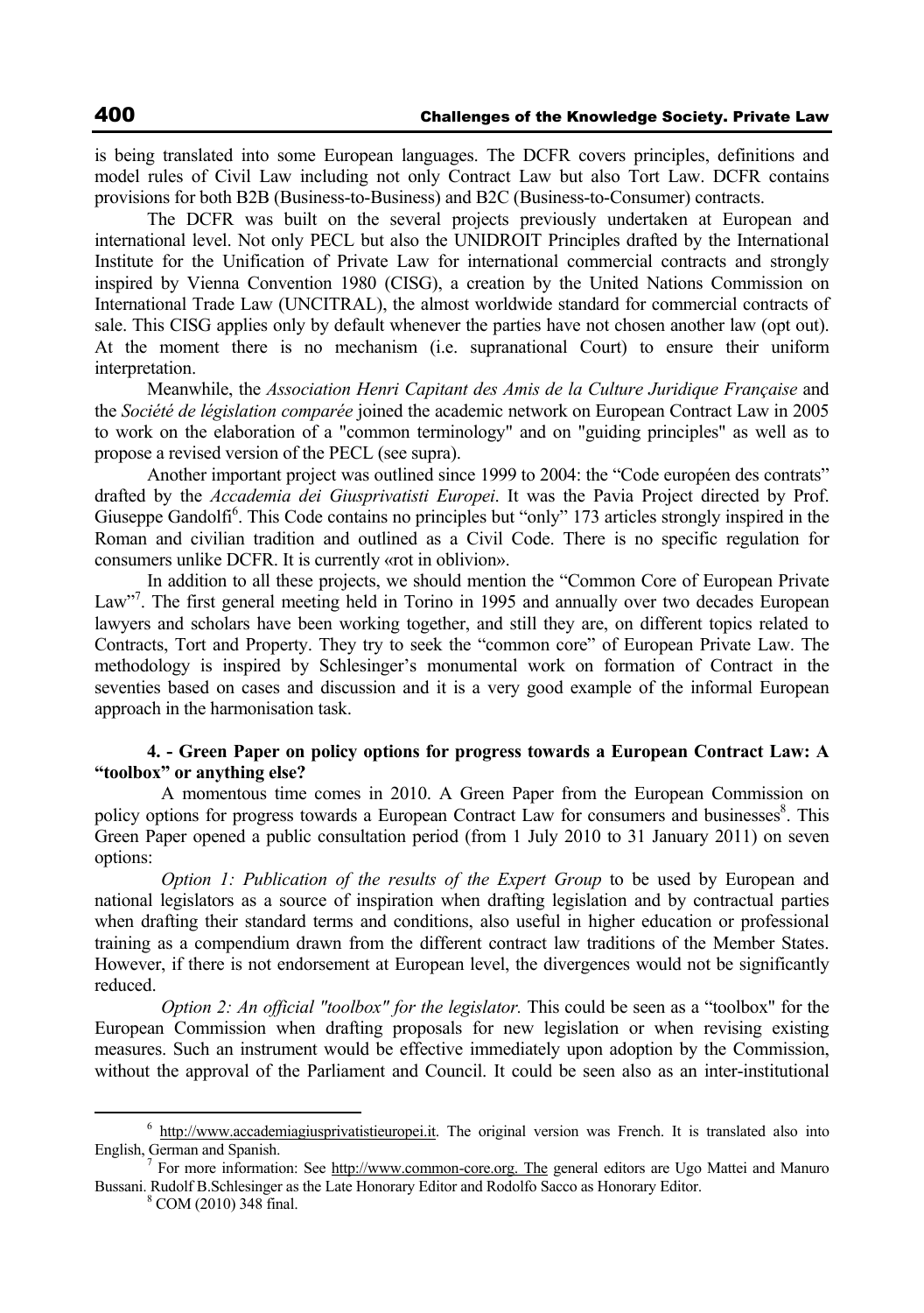## Gema Tomas 401

agreement on a "toolbox" between the Commission, Parliament and Council to make consistent reference to its provisions when drafting and negotiating legislative proposals bearing on European Contract Law.

Nevertheless, a "toolbox" does not provide immediate, tangible internal market benefits since it will not remove divergences in Law and it cannot ensure a convergent application and interpretation of Union contract law by the courts.

 *Option 3: Commission Recommendation on European Contract Law* addressed to the Member States, encouraging them to incorporate the instrument into their national laws. In this case, the disadvantage comes from considering a European Recommendation not having any binding effects on the Member States.

*Option 4: Regulation setting up an optional instrument of European Contract Law.* The Green paper considered a regulation setting up an optional instrument as "a second regime" in each Member State, thus providing parties with an option between two regimes of domestic contract law. It would insert into the national laws of the Member States as a self-standing set of contract law rules which could be chosen by the parties as the law regulating their contracts. It may be applicable in cross-border contracts only (internal market primarily, also useful in international private law), or in both cross-border and domestic contracts. Two important challenges arise from this solution: the rules must be very clear to the average user (consumer, specially) and secondly, it should provide legal certainty.

*Option 5: Directive on European Contract Law. This option could harmonise national* Contract Law on the basis of minimum common standards. Nevertheless, harmonisation through directives based on minimum harmonisation has not led to uniform implementation so far. The existing consumer *acquis* shows that. Therefore, harmonisation should be pursued through Regulations because directives can help decreasing legal difference among national legislations but this is not enough to get a major degree of European convergence.

*Option 6: Regulation establishing a European Contract Law. This option would replace the* diversity of national laws with a uniform European set of rules, not upon a choice by the parties, but as a matter of national law and for cross border transactions and domestic contracts. Subsidiarity and proportionality principles may be a problem in order to justify this option because replacing national laws on domestic contracts does not seem at least initially a proportionate measure to deal with the obstacles to trade in the internal market.

 *Option 7: Regulation establishing a European Civil Code.* A Code includes not only Contract Law but also other types of obligations such as tort Law or benevolent intervention. A Civil Code is always a very extensive instrument. Subsidiarity and proportionality principles may be even more serious handicaps than for option 6.

Some of these options were ruled out at the first moment (i.e. European Civil Code). Other policy options, as we have said, were presented as binding or non-binding "toolbox" for European politicians or legislators to be used in the adoption of new rules ensuring a more coherent and better regulation. The final option was done for setting up an optional instrument of European Contract Law (option 4) in 2010. An Expert Group was appointed by the European Commission in April 2010 to draft a Feasibility Study for a future Instrument in European Contract Law (published in May  $2011)^9$ .

#### **5. - The choice for an optional instrument: CESL**

Finally, a Proposal for a Regulation of the European Parliament and of the Council on a Common European Sales Law (CESL) was adopted in October 2011<sup>10</sup>. The Proposal includes an

 <sup>9</sup> http://ec.europa.eu/justice/contract/files/feasibility\_study\_final.pdf. A second non-official version was uploaded in the European Commission website in August 2011.<br><sup>10</sup> COM (2011) 635 final. 2011/0284 (COD).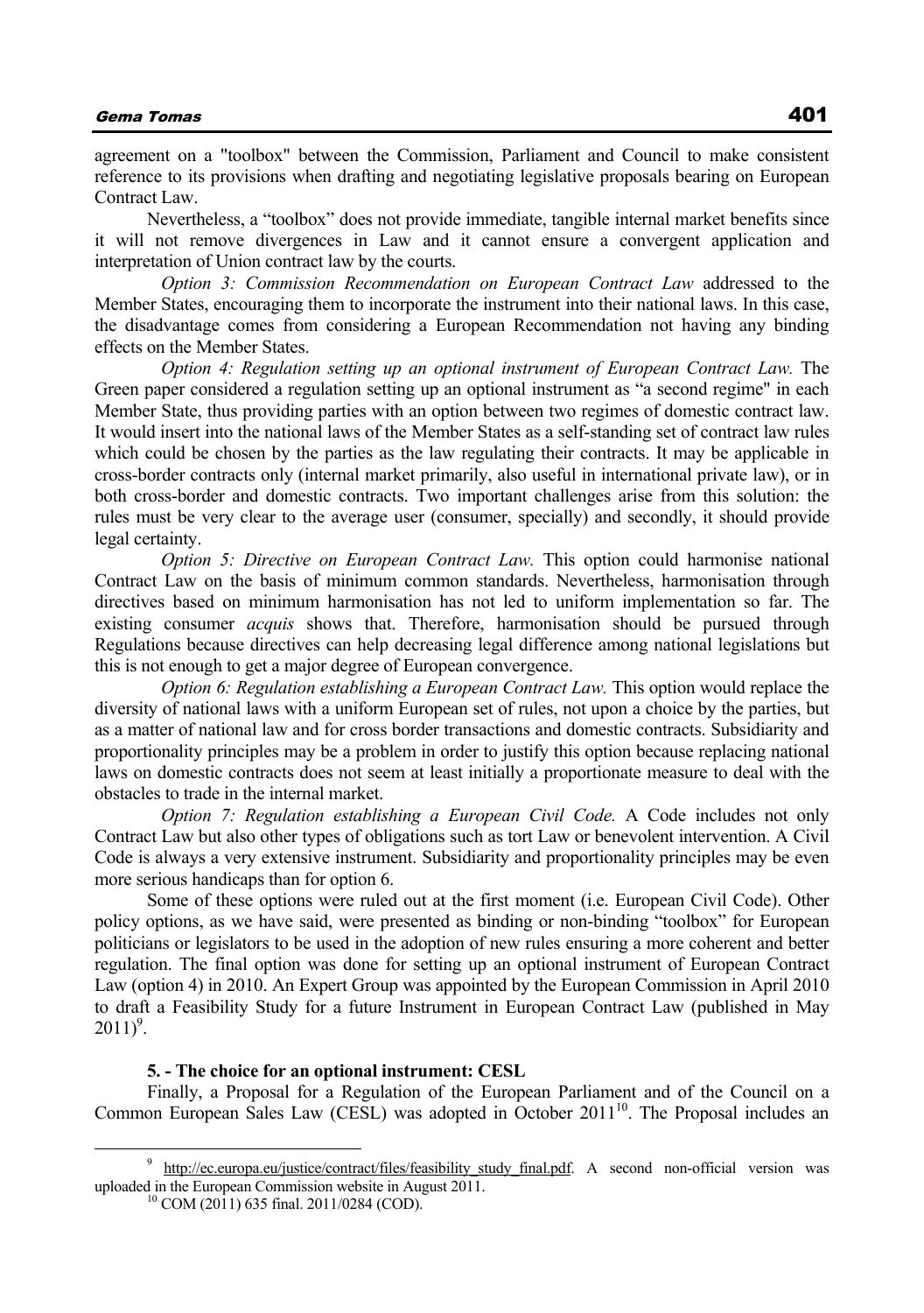Annex (I) of 186 articles focused only on sales, related services (installment, repair) and digital content supply. Not every contract or other civil rules are included. After a voting during the Justice and Home Affairs Council meeting held in 7-8th June  $2012<sup>11</sup>$ ) the debate on this Proposal started and it is still on-going. Eleven Member States were for and 10 against in that meeting.

This Proposal offers a single set of rules for cross-border contracts in all 27 EU countries. Member States will be able to extend it for domestic contracts. This may be very convenient otherwise sellers will have to be available in two models of contracts. CESL will work as a second national legal system in all European countries, not as the  $28^{Th}$  regime.

Some worries, doubts and misgivings arise from this optional instrument. For instance,

1. - The *material scope* is very limited.

Many important contracts for consumers like service contracts; leasing and insurance contracts are not included. On the other hand, sales are already regulated in CISG, therefore ¿what need for more rules on sales? However, CESL implies maximum harmonisation and incorporates the regulation of the whole life of the contract and a regulation of contractual damages. We can say that CESL scope is broader than CISG (e.g. defects of consent, period of time and unfair terms control – these three aspects were not regulated in CISG) and it has an added value.

2. - The *personal scope* is for Business-to-Consumer (B2C) and Business-to-Business (B2B) where at least one party is an SMEs (small and medium enterprises) $^{12}$ .

This is the way to break down trade barriers and to benefit consumers by providing increased choice and a high level of protection. CESL contains a high level of consumer protection, it implies maximum harmonisation usually higher than the consumer national Law of most European countries. Nevertheless, the choice for the Common European Sales Law requires an agreement of the parties to that effect (opt-in, unlike CISG) and the choice in B2C contracts is valid only if the consumer's consent is given by an explicit –written- statement separate from the contract indicating the agreement to conclude a contract. This is strongly criticized because it might complicate the legal environment by adding a parallel system $13$ . In addition to that, can consumers choose CESL given that consumer contracts are usually standard term contracts? Consumers will not be able to choose for CESL, only if business gives them that option. Therefore the legal contract system will be likely be chosen by the trader (*take it or leave it*). And at last and non least, to think that consumers are able to choose between two legal systems is not real.

3. - The consistency with Rome I Regulation provisions  $(Art.6)^{14}$ :

The Rome I Regulation will continue to apply and will be unaffected by the CESL. Under the conditions of Article 6(1) of the Rome I Regulation: If the parties in B2C transactions do not choose the applicable law, that law is the one of the habitual residence of the consumer under the normal operation of the Rome I Regulation. However, if the parties choose the law of another Member State than the consumer's law, such a choice may under the conditions of Article 6 (1) of the Rome I Regulation not deprive the consumer of the protection of the mandatory provisions of the law of his or her habitual residence according Article 6 (2). Therefore where the mandatory consumer protection provisions of the consumer´s Law provide a higher level of protection, these rules need to be respected. As a result, traders will need to find out in advance whether the law of the Member State of the consumer's habitual residence provides or not a higher level of protection and ensure that their contract is in compliance with all requirements. If the parties choose CESL within the

<sup>&</sup>lt;sup>11</sup> http://europa.eu/rapid/press-release\_PRES-12-241\_en.htm. 12<br><sup>12</sup> Maximum 250 persons or annual turnover not exceeding EUR 50 million or an annual balance sheet total not exceeding EUR 43 million.<br><sup>13</sup> If the contract is concluded by phone, consumers will not be obliged. The contract will not be binding.<br><sup>14</sup> Regulation (EC) no 593/2008 of the European Parliament and of the Council of 17 Ju

applicable to contractual obligations (Rome I).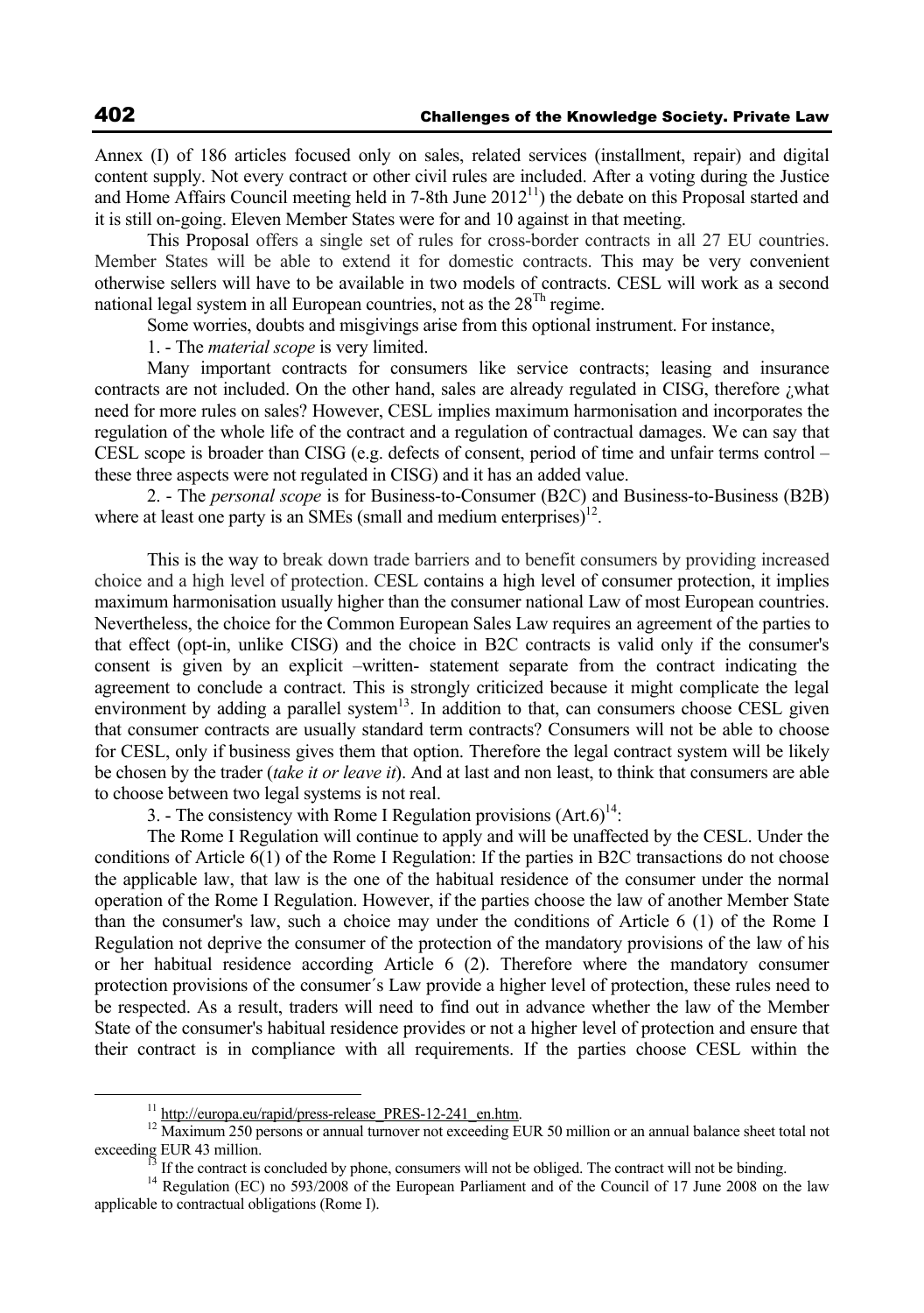applicable national law, this will be by definition the same in every Member State and only in very few occasions CESL consumer rules give not so high level of protection than the national rules.

 In consequence, Member States should agree the level of protection really wanted for their national consumers and how to ensure the same (and high, of course) level of protection. A high level of consumer protection considering his/her position as the weaker party does not mean the same at the moment for all Member States.

4. - Language

Not a minor problem is the language because legal terminology is rooted in every national legal tradition. This may be a very important handicap to Private Law harmonisation. A major effort will be done in the next future on this issue.

5. - The legal basis

Legal basis is also controversial on the provisions of the TFEU such as Article 114.

#### **Conclusion**

 It is plain to see that European Commission tries to meet its economic goals and recover from the economic crisis<sup>15</sup>. A European Contract Law instrument can help the Single market of more than twenty million companies open to five hundred million consumers. The abovementioned projects and combined efforts have paved slowly the way.

A strategy for making easier and less costly for businesses and consumers to conclude contracts may work with European model contract rules and clauses such as the abovementioned CESL. However, many doubts arise from this proposal and it must be said without any doubt that European Contract Law harmonisation is after three decades a work still in progress but more attractive than ever. The future optional instrument is a step forward towards a future unification of European Contract Law but for sure not the last one. Its future is uncertain and we will see which will be the next stage.

## **References**

- Acquis group (Research Group on the Existing EC Private Law), *Principles of the Existing EC Contract Law (Acquis Principles), Contract I (2004), Contract II (2009), Contract III (2013)* (Munchen: Sellier European Law Publishers, 2009).
- Augenhofer, "A European Civil Law for Whom and What Should it Include? Reflections on the Scope of Application of a Future European Legal Instrument", *European Review of Contract Law* 2 (2011): 195-218.
- Baaij, ed., *The Role of Legal Translation in Legal Harmonization* (Amsterdam: Wolters Kluwer International, 2012).
- Basedow et al., eds, *The Max Planck Encyclopedia of European Private Law* (Oxford: Oxford University Press, 2012).
- Beale, *Principles of European Contract Law*, Parts. I y II prepared by the Commission on European Contract Law (Amsterdam: Kluwer Law, 2000).
- Beale et al., *Cases, Materiales and Text. Contract Law,* 2 ed. (Oxford: Hart Publishing, 2012).
- Cartwright, "Choice is good. Really?", *European Review of Contract Law*, 2 (2011): 335-349.
- Commision Expert Group European Contract Law, *Feasibility Study for a Future Instrument in European Contract Law,* (website: European Commision. Accessed: May 3, 2011). Second non-official version: "*Contract law-work in progress*" (website: European Commision. Accessed: August 19, 2011.
- Cherednychenko, *Fundamental rights. Contract Law and the protection of the weaker party a comparative analysis of the constitutionalisation of contract Law, with emphasis on risky financial transactions* (Sellier, Sellier European Law Publishers, 2007).

<sup>&</sup>lt;sup>15</sup> Communication from the Commission Europe 2020: A strategy for smart, sustainable and inclusive growth. Brussels, 3.3.2010 COM (2010) 2020 final.